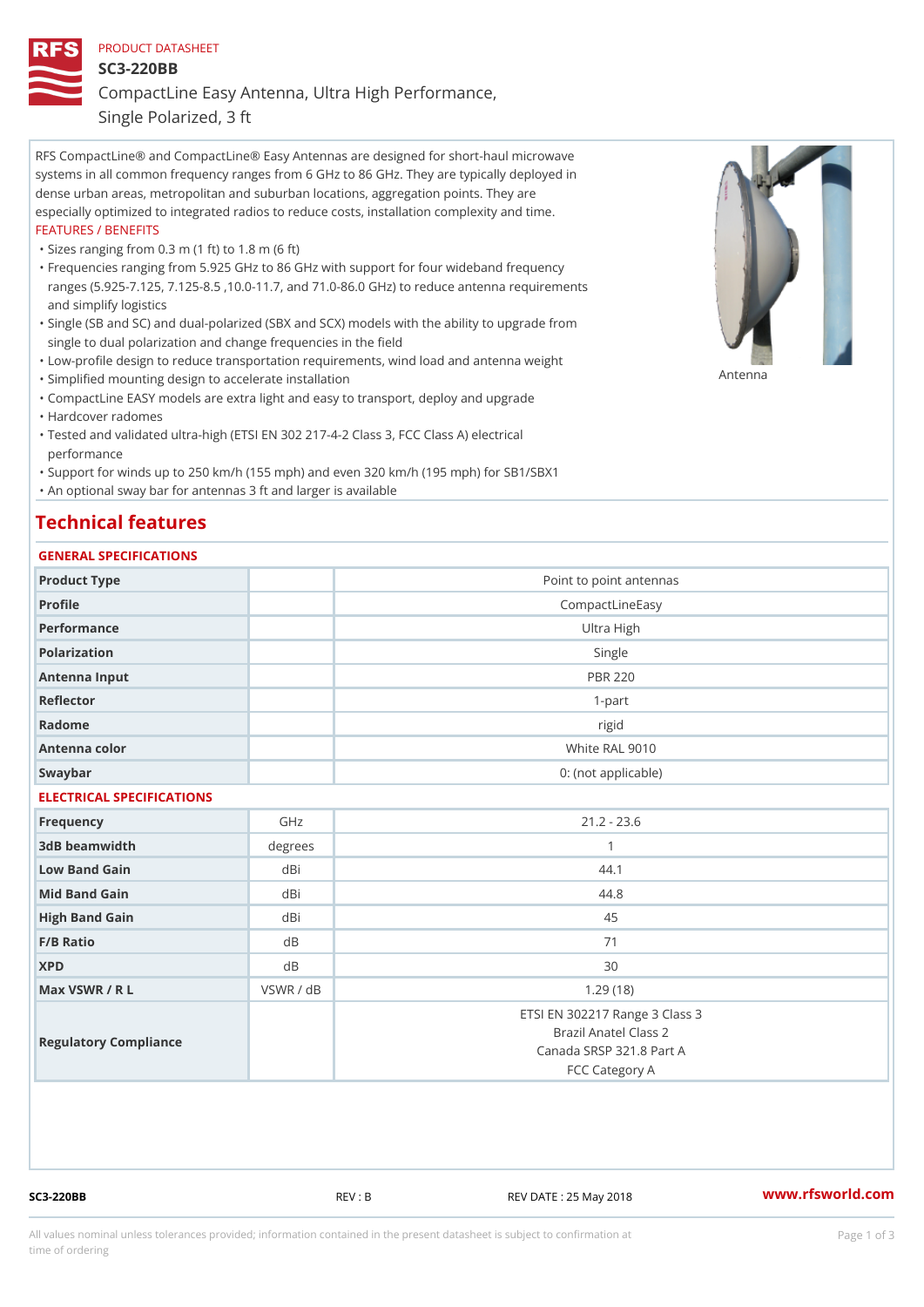## PRODUCT DATASHEET SC3-220BB CompactLine Easy Antenna, Ultra High Performance, Single Polarized, 3 ft

| MECHANICAL SPECIFICATIONS                                                                           |              |                                                   |
|-----------------------------------------------------------------------------------------------------|--------------|---------------------------------------------------|
| Diameter                                                                                            | ft $(m)$     | 3(0.9)                                            |
| Elevation Adjustment                                                                                | degrees      | ± 15                                              |
| Azimuth Adjustment                                                                                  | degrees      | ± 15                                              |
| Polarization Adjustment                                                                             | degrees      | ± 5                                               |
| Mounting Pipe Diameter<br>minimum                                                                   | $mm$ (in)    | 89(3.5)                                           |
| Mounting Pipe Diameter<br>maximum                                                                   | $mm$ (in)    | 114(4.5)                                          |
| Approximate Weight                                                                                  | kg (lb)      | 18(40)                                            |
| Survival Windspeed                                                                                  | $km/h$ (mph) | 252 (155)                                         |
| Operational Windspeed                                                                               | $km/h$ (mph) | 140(87)                                           |
| <b>STRUCTURE</b>                                                                                    |              |                                                   |
| Radome Material                                                                                     |              | rigid                                             |
| FURTHER ACCESSORIES                                                                                 |              |                                                   |
| optional Swaybar                                                                                    |              | 1: SMA-SK-3 (1.35 m x Ø33 mm)                     |
| Further Accessories                                                                                 |              | SMA-SKO-UNIVERSAL : Universal sway bar fixation l |
| MOUNTOUTLINE                                                                                        |              |                                                   |
| m m<br>$Dimension_A$<br>(in)                                                                        |              | 999 (39.33)                                       |
| m m<br>$Dimen sion_B$<br>(in)                                                                       |              | 375 (15)                                          |
| m m<br>$Dimension_C$<br>(in)                                                                        |              | 56(2.2)                                           |
| $Dim_D - D -$<br>m m<br>89mm (3.5_in) Pi(pine                                                       |              | 379.5(14.9)                                       |
| $Dim_D - D -$<br>m m<br>$114$ m m $(4.5$ ir $)$ $\sqrt{$ ii $\sqrt{p}}$ $\ge$                       |              | 392 (15.5)                                        |
| m m<br>$Dimension$ _E<br>(in)                                                                       |              | 79 (3)                                            |
| m m<br>$Dimension_F$<br>(in)                                                                        |              | 182(7)                                            |
| WINDLOAD                                                                                            |              |                                                   |
| Fs Side force<br>$max.$ @<br>survival $w \nmid N$ ( $ b$ )<br>speed                                 | 1451 (326)   |                                                   |
| Fa Axial force<br>$max.$ @<br>survival $wined$ ( $\vert b)$ )<br>speed                              |              | 2930 (659)                                        |
| M Torque<br>$maximum$ @<br>N m<br>survival wind<br>l b<br>$\uparrow$ t )<br>speed Nm (ft)<br>$1b$ ) |              | 1213 (895)                                        |

SC3-220BB REV : B REV : REV DATE : 25 May 2018 WWW.rfsworld.com